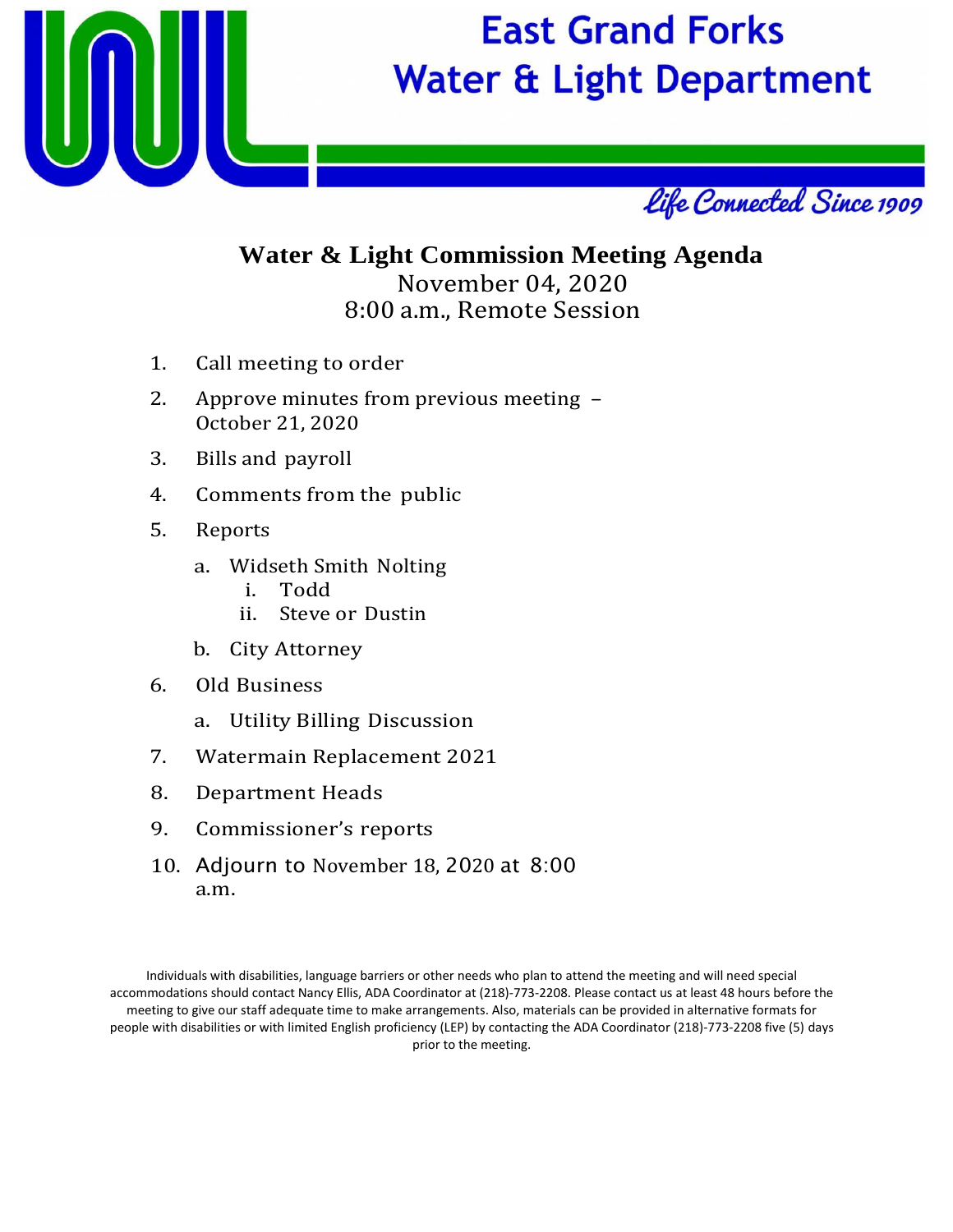Minutes of the regular meeting of the Water, Light, Power and Building Commission of the City of East Grand Forks, Minnesota on October 21, 2020 at 8:00 a.m held remotely due to the COVID 19 virus pandemic and pursuant to MN Statutes 13D.02, 13D.021 and 13D.04. Present: Quirk, Grinde, Beauchamp, DeMers Absent: None

Also present: Keith Mykleseth, Ron Galstad, Brian Johnson, Jeff Olson, Steve Emery, Todd Forster, Brianna Feil, Kevin Hatcher, Corey Thompson, and Karla Anderson.

It was moved by Commissioner Beauchamp seconded by Commissioner Grinde that the minutes of the previous regular meeting of October 7, 2020 be approved as read. Voting Aye: Quirk, Grinde, Beauchamp, DeMers Voting Nay: None

It was moved by Commissioner Grinde seconded by Commissioner Beauchamp to authorize the Secretary to issue payment of the recommended bills and payroll in the amount of \$731,902.80. Voting Aye: Quirk, Grinde, Beauchamp, DeMers Voting Nay: None

It was moved by Commissioner Grinde seconded by Commissioner Beauchamp to approve the hiring of Chris Lelm as Water Distribution Maintenance Operator Entry position with a starting salary of \$24.43/hour and a start date of 10-22-20. Voting Aye: Quirk, Grinde, Beauchamp, DeMers Voting Nay: None

It was moved by Commissioner Beauchamp seconded by Commissioner Grinde to adjourn at 8:40 a.m. to the next regular meeting on November 4, 2020 at 8:00 am to be held remotely due to the COVID 19 virus pandemic and pursuant to MN Statutes 13D.02, 13D.021 and 13D.04. Voting Aye: Quirk, Grinde, Beauchamp, DeMers Voting Nay: None

> Lori Maloney Commission Secretary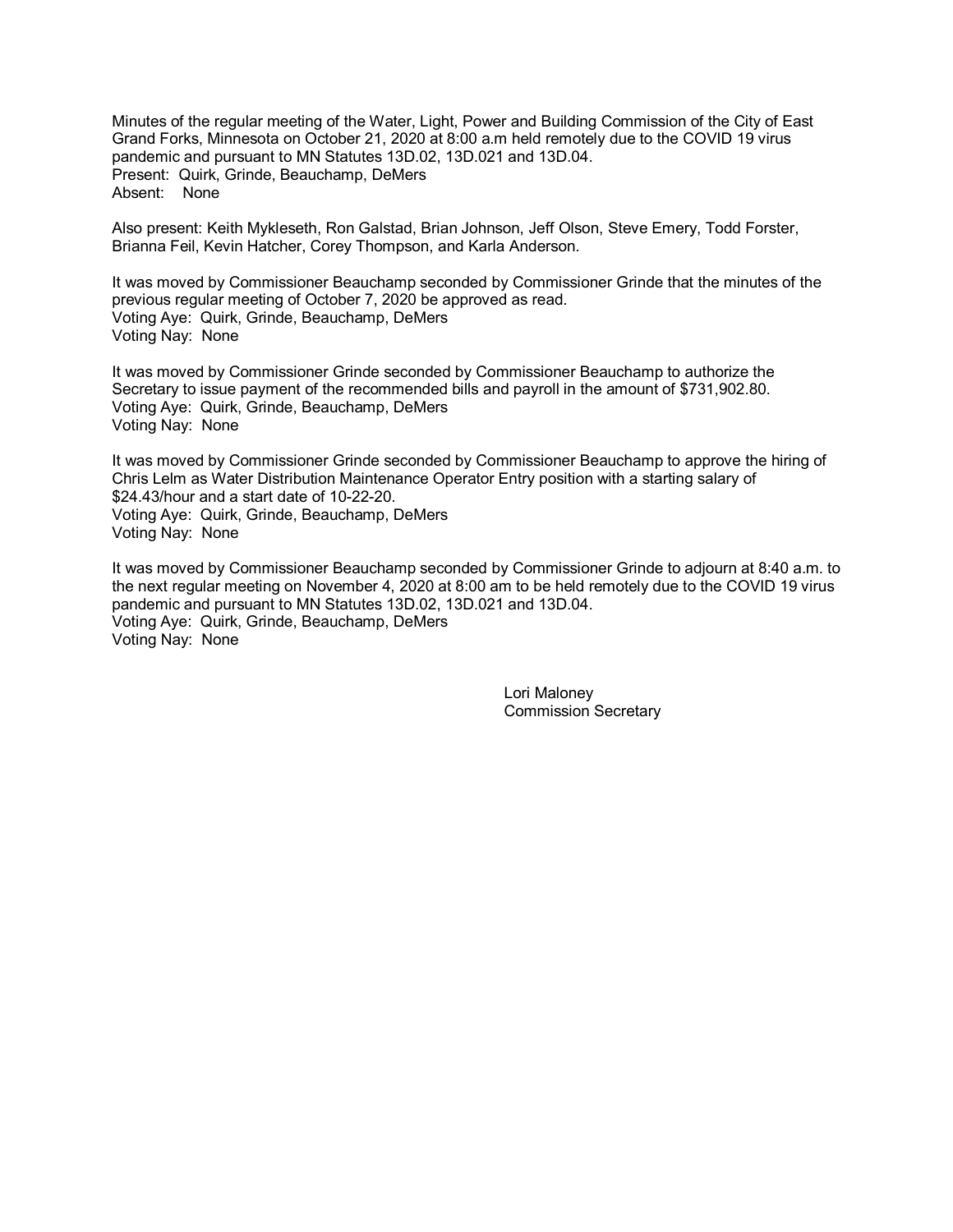### Accounts Payable

### Check Register Totals Only

Printed: 11/2/2020 - 3:03 PM User: khatcher



**City of East Grand Forks** P. O. Box 373 East Grand Forks, MN 56721

(218) 773-2483

| Check  | <b>Date</b> | <b>Vendor No</b> | <b>Vendor Name</b>                | <b>Amount</b> | <b>Voucher</b>   |
|--------|-------------|------------------|-----------------------------------|---------------|------------------|
| 516180 | 11/04/2020  | <b>ACM502</b>    | Acme Electric Companies           | 600.51        | $\boldsymbol{0}$ |
| 516181 | 11/04/2020  | <b>ADV501</b>    | <b>Advanced Business Methods</b>  | 69.70         | $\boldsymbol{0}$ |
| 516182 | 11/04/2020  | ALT501           | Altec Industries Inc              | 533.34        | $\boldsymbol{0}$ |
| 516183 | 11/04/2020  | <b>AQU501</b>    | Aqua-Pure Inc                     | 177.50        | $\boldsymbol{0}$ |
| 516184 | 11/04/2020  | <b>ARA500</b>    | Aramark                           | 357.15        | $\boldsymbol{0}$ |
| 516185 | 11/04/2020  | <b>BOM561</b>    | Troy Boman                        | 500.00        | $\boldsymbol{0}$ |
| 516186 | 11/04/2020  | UB*01142         | <b>Emily Brinker</b>              | 188.84        | $\boldsymbol{0}$ |
| 516187 | 11/04/2020  | <b>BUS501</b>    | <b>Business Essentials</b>        | 550.54        | $\boldsymbol{0}$ |
| 516188 | 11/04/2020  | UB*01139         | Harrison J Coombs                 | 103.00        | $\boldsymbol{0}$ |
| 516189 | 11/04/2020  | EAG501           | Eagle Electric                    | 10,428.59     | $\boldsymbol{0}$ |
| 516190 | 11/04/2020  | <b>EGF501</b>    | <b>EGF City</b>                   | 98,965.35     | $\boldsymbol{0}$ |
| 516191 | 11/04/2020  | <b>EXP501</b>    | Exponent                          | 763.96        | $\boldsymbol{0}$ |
| 516192 | 11/04/2020  | <b>FIS501</b>    | Fisher Scientific Co LLC          | 562.63        | $\boldsymbol{0}$ |
| 516193 | 11/04/2020  | <b>FUS500</b>    | Fusion Automation Inc.            | 126,045.35    | $\boldsymbol{0}$ |
| 516194 | 11/04/2020  | <b>GAL501</b>    | Galstad Jensen & McCann PA        | 550.00        | $\boldsymbol{0}$ |
| 516195 | 11/04/2020  | UB*01134         | Rudy Garcia                       | 31.20         | $\boldsymbol{0}$ |
| 516196 | 11/04/2020  | <b>GFT501</b>    | GF Thur-O-Clean                   | 1,955.99      | $\boldsymbol{0}$ |
| 516197 | 11/04/2020  | <b>HAM561</b>    | Scott Hamilton                    | 500.00        | $\boldsymbol{0}$ |
| 516198 | 11/04/2020  | <b>HAW501</b>    | Hawkins Inc                       | 1,381.15      | $\boldsymbol{0}$ |
| 516199 | 11/04/2020  | <b>HOM501</b>    | Home of Economy                   | 46.11         | $\boldsymbol{0}$ |
| 516200 | 11/04/2020  | UB*01132         | Ashley Jenson                     | 113.80        | $\boldsymbol{0}$ |
| 516201 | 11/04/2020  | <b>JOH511</b>    | Johnson Controls                  | 6,690.00      | $\boldsymbol{0}$ |
| 516202 | 11/04/2020  | UB*01136         | Nimo M Khalif                     | 185.75        | $\boldsymbol{0}$ |
| 516203 | 11/04/2020  | UB*01135         | Franna Kubal                      | 46.59         | $\bf{0}$         |
| 516204 | 11/04/2020  | UB*01140         | Zachary T Markovich               | 105.88        | $\boldsymbol{0}$ |
| 516205 | 11/04/2020  | <b>MID502</b>    | Midwest Refrigeration             | 837.90        | $\boldsymbol{0}$ |
| 516206 | 11/04/2020  | UB*01133         | Faduma Mussee                     | 123.09        | $\boldsymbol{0}$ |
| 516207 | 11/04/2020  | UB*01138         | Saloan Namrood                    | 113.52        | $\boldsymbol{0}$ |
| 516208 | 11/04/2020  | <b>NOR501</b>    | North-Holt Electric Inc           | 8,428.07      | $\boldsymbol{0}$ |
| 516209 | 11/04/2020  | <b>NOR507</b>    | Northdale Oil                     | 23.36         | $\boldsymbol{0}$ |
| 516210 | 11/04/2020  | <b>NOR502</b>    | Northern Plumbing Supply          | 3,334.60      | $\boldsymbol{0}$ |
| 516211 | 11/04/2020  | <b>ORE501</b>    | O'Reilly Auto Parts               | 34.26         | $\boldsymbol{0}$ |
| 516212 | 11/04/2020  | <b>OFF500</b>    | Office Depot                      | 42.40         | $\boldsymbol{0}$ |
| 516213 | 11/04/2020  | PIT504           | <b>Pitney Bowes</b>               | 1,032.00      | $\boldsymbol{0}$ |
| 516214 | 11/04/2020  | UB*01141         | Todd M Pollard                    | 131.56        | $\boldsymbol{0}$ |
| 516215 | 11/04/2020  | <b>SAN566</b>    | Paul Santangelo                   | 350.00        | $\boldsymbol{0}$ |
| 516216 | 11/04/2020  | <b>TOS502</b>    | Toshiba Financial Services        | 336.09        | $\boldsymbol{0}$ |
| 516217 | 11/04/2020  | <b>TRU501</b>    | True Temp Inc                     | 404.62        | $\boldsymbol{0}$ |
| 516218 | 11/04/2020  | <b>USB502</b>    | US Bank Corporate Payment Systems | 3,917.27      | $\boldsymbol{0}$ |
| 516219 | 11/04/2020  | <b>VER500</b>    | Verizon Wireless                  | 313.77        | $\boldsymbol{0}$ |
| 516220 | 11/04/2020  | <b>VOI560</b>    | Jeffrey Voigt                     | 350.00        | $\boldsymbol{0}$ |
| 516221 | 11/04/2020  | <b>WAT501</b>    | Water & Light Department          | 13,179.57     | $\boldsymbol{0}$ |
| 516222 | 11/04/2020  | WID501           | Widseth Smith Nolting & Assoc Inc | 34,787.06     | $\boldsymbol{0}$ |
| 516223 | 11/04/2020  | <b>XCE501</b>    | Xcel Energy                       | 138.73        | $\boldsymbol{0}$ |
| 516224 | 11/04/2020  | UB*01137         | Safiya I Yusuf                    | 7.52          | $\mathbf{0}$     |
|        |             |                  | Check Total:                      | 319,338.32    |                  |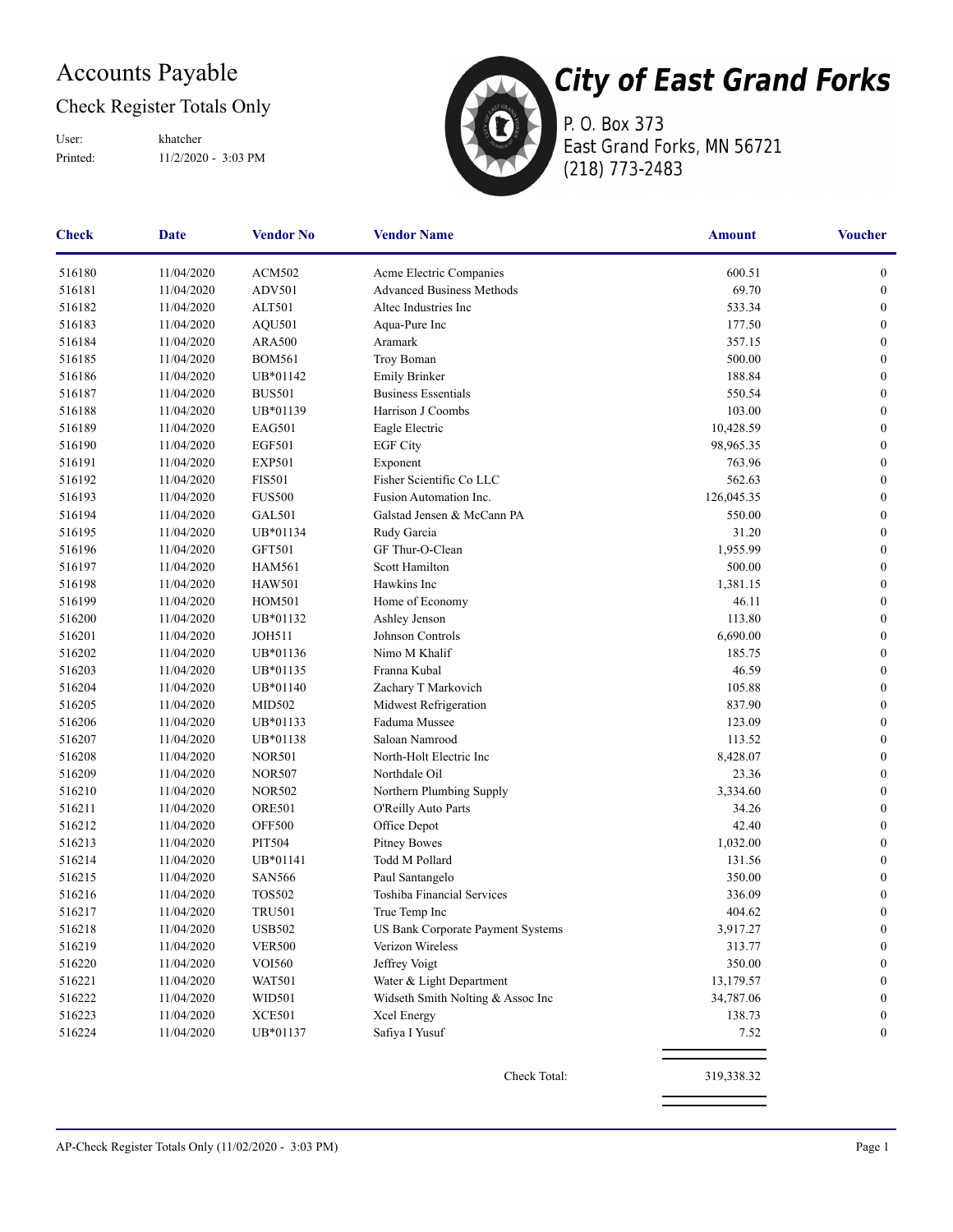| <b>Transaction Detail - Summary</b>                                                                                                               |                                                    |                                   |                             |                                               |                                           |                              | Report Date: 10/30/2020<br>City of East Grand Forks |
|---------------------------------------------------------------------------------------------------------------------------------------------------|----------------------------------------------------|-----------------------------------|-----------------------------|-----------------------------------------------|-------------------------------------------|------------------------------|-----------------------------------------------------|
| <b>Trans Date</b><br>Date<br>Posting<br><b>MCCG</b><br>Code<br>MCC<br><b>Merchant</b><br>Description<br>Category Code                             | Name<br><b>Merchant</b>                            | State/Province<br><b>Merchant</b> | Number (TIN)<br>Taxpayer ID | Amount<br>Trans<br>Type<br>Posting            | Purchase ID                               | <b>Trans Status</b>          | <b>Disputed Status</b>                              |
| Name: BRIANNA M FEIL Account Number: **8731 Optional 1: Optional 2:                                                                               | Lost/Stolen Account:                               | Replacement Ac                    |                             | count: Billing Type: Centrally Billed Account |                                           |                              |                                                     |
| 10/15/2020<br>10/16/2020<br>240507<br>5331<br>VARIETY STORES                                                                                      | DOLLAR TREE                                        | 증                                 | 541387365                   | ↔<br>5.36<br><b>Memo</b>                      |                                           | Not Reviewed                 | $\overline{6}$                                      |
| Name: TODD GRABANSKI Account Number: **6344 Optional 1:                                                                                           | Optional 2:<br>Lost/Stolen Account:                | Replacement Account:              |                             | Billing Type: Centrally Billed Account        |                                           |                              |                                                     |
| 10/16/2020<br>10/14/2020<br>10/19/2020<br>10/15/2020<br>240491<br>240507<br>6668<br>5046<br><b>PROFESSIONAL SERVICES</b><br>WHOLE SALE COMMERCIAL | SQ *APEX APPAREL OF<br>LA EQUIPMENT SERVICES       | 증<br>SД                           | 800429876<br>202842423      | 108.45<br>12.12<br><b>Memo</b><br><b>Memo</b> | w<br><b>XYNWWESD07WRSLI7</b><br>100018989 | Not Reviewed<br>Not Reviewed | 종<br>$\mathsf{S}$                                   |
| Name: KEVIN HATCHER Account Number: **7331 Optional 1:                                                                                            | <b>Optional 2:</b><br>Lost/Stolen Account: ** 0143 | Replacement Account:              |                             | Billing Type: Centrally Billed Account        |                                           |                              |                                                     |
| 0202/2020<br>08/23/2020<br>66+0+2<br><b>5942</b><br>BOOK STORES                                                                                   | <b>ASSO</b><br>AMER PUBLIC POWER                   | ⋦                                 | 131623888                   | 575.00<br><b>Memo</b>                         | AR0A6B34F801                              | Not Reviewed                 | $\mathop{\rm g}\nolimits$                           |
| 10/14/2020<br>10/15/2020<br>867042<br>7311<br><b>ADVERTISING SERVICES</b>                                                                         | FACEBK BHKNNW27E2                                  | СA                                | 201665019                   | 82.99<br><b>Memo</b>                          | 420429000200589                           | Not Reviewed                 | š                                                   |
| Name: BRIAN JOHNSON Account Number: **2647 Optional 1: Optional 2:                                                                                | Lost/Stolen Account:                               | Replacement Account:              |                             | Billing Type: Centrally Billed Account        |                                           |                              |                                                     |
| 10/08/2020<br>10/12/2020<br>167042<br>6399<br>GOVERNMENT<br>SERVICES-OTHER                                                                        | DEPARTMENT OF LABOR<br>AND I                       | $\sum_{i=1}^{n}$                  | 416007162                   | 20.00<br><b>Memo</b>                          | MN1DLI000587376                           | Not Reviewed                 | $\mathop{\rm g}\nolimits$                           |
| 10/08/2020<br>10/12/2020<br>167042<br>6399<br>GOVERNMENT<br>SERVICES-OTHER                                                                        | DEPARTMENT OF LABOR<br>AND I                       | $\sum_{i=1}^{n}$                  | 416007162                   | 20.00<br><b>Memo</b>                          | MN1DLI000587372                           | Not Reviewed                 | $\frac{2}{\sigma}$                                  |
| Name: KRIS KOVAR Account Number: **9796<br>Optional 1: CITY OF EGF Optional 2:                                                                    | Lost/Stolen Account:                               | Replacement Account:              |                             | Billing Type: Centrally Billed Account        |                                           |                              |                                                     |
| 10/03/2020<br>10/05/2020<br>66+0+2<br>2769<br>BOOK STORES                                                                                         | US*MK2TS8F50<br><b>AMZN MKTP</b>                   | ŠХ                                | 098999116                   | 11.32<br><b>Memo</b>                          | 112-8653392-70930                         | Not Reviewed                 | $\overline{5}$                                      |

Transaction Detail - Summary / KHatcher25 / 10/30/2020 08:49:57 Transaction Detail - Summary / KHatcher25 / 10/30/2020 08:49:57 Page 1

Page 1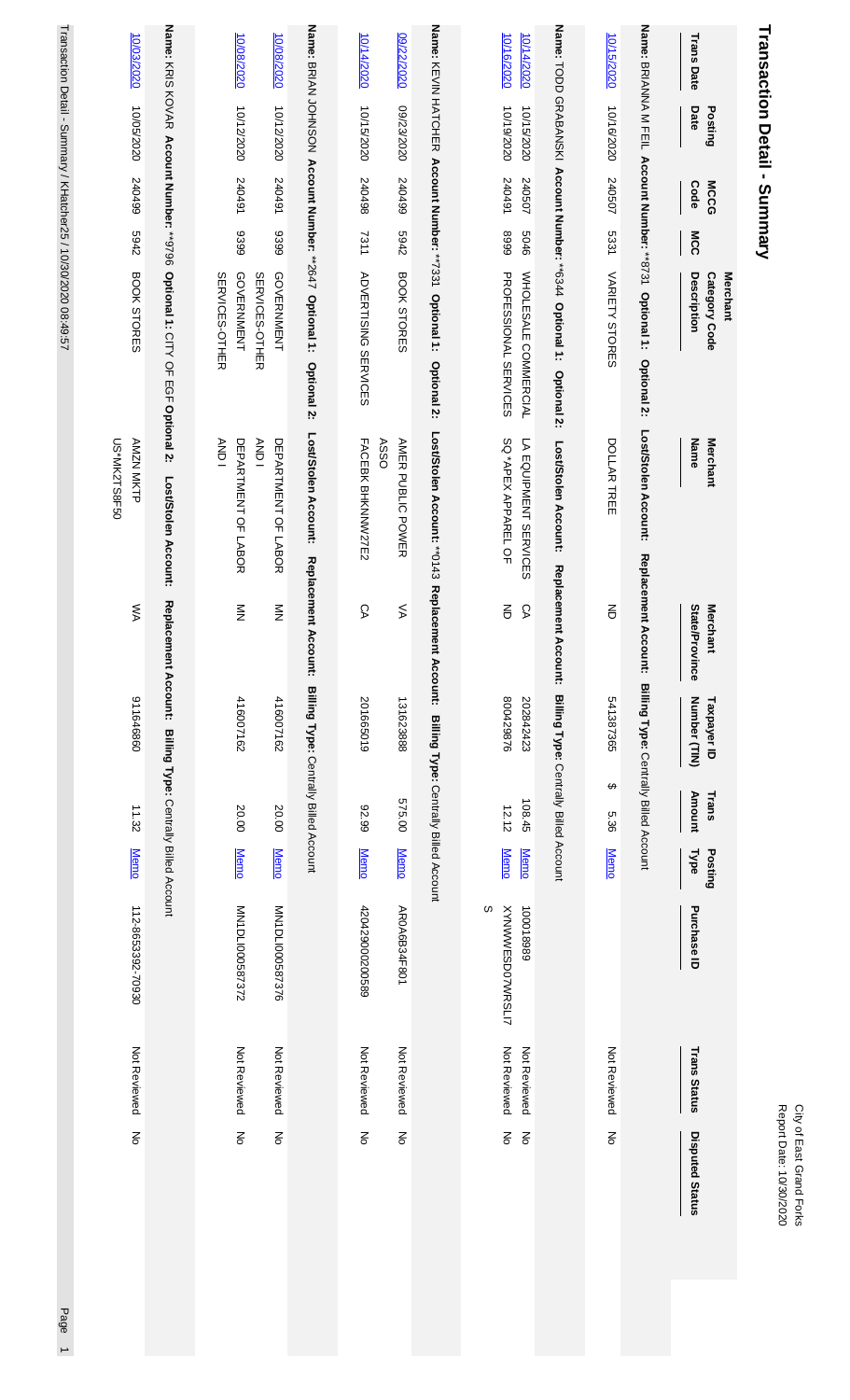# Transaction Detail - Summary **Transaction Detail - Summary**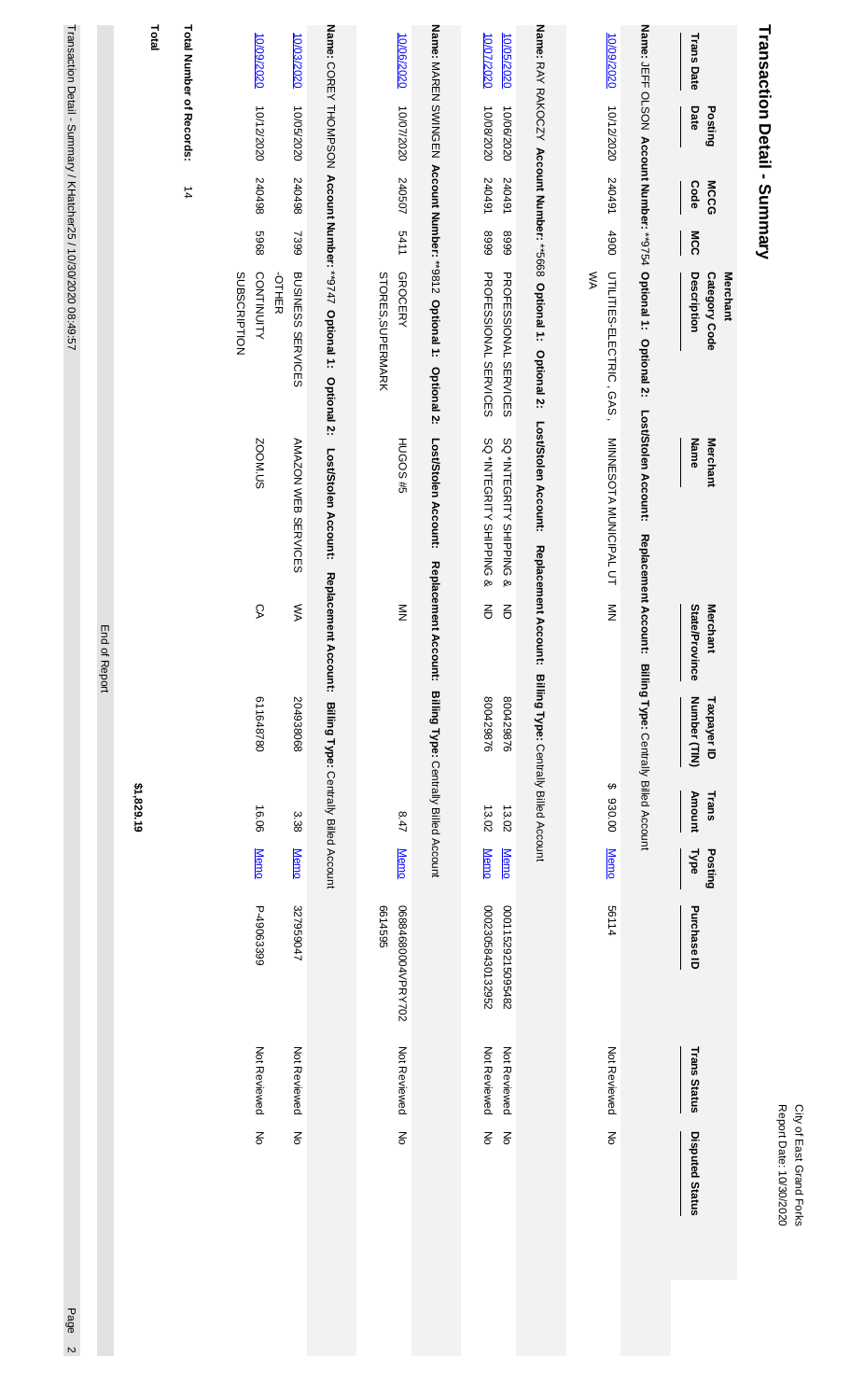| AC Tune up                                           | Sandbeck                                                | \$<br>60.00  |
|------------------------------------------------------|---------------------------------------------------------|--------------|
| <b>Dishwasher</b>                                    | Morin                                                   | \$<br>50.00  |
| <b>ECM</b>                                           | <b>McCauley</b>                                         | \$<br>150.00 |
| ECM/AC                                               | Voigt                                                   | \$<br>350.00 |
| ECM/AC                                               | Santangelo                                              | \$<br>350.00 |
| <b>LED</b>                                           | Hetland                                                 | \$<br>32.50  |
| <b>LED</b>                                           | Riel                                                    | \$<br>7.76   |
| Recycle                                              | Purcell                                                 | \$<br>50.00  |
| Recycle                                              | <b>Storey</b>                                           | \$<br>50.00  |
| Recycle                                              | <b>Hiott</b>                                            | \$<br>50.00  |
| Recycle                                              | <b>Effhauser</b>                                        | \$<br>50.00  |
| Refrigerator/Dishwasher Lindemoen                    |                                                         | \$<br>125.00 |
|                                                      | Residential Weatherization Hamilton - 2 Windows, 1 Door | \$<br>500.00 |
| <b>Residential Weatherization Boman - 12 Windows</b> |                                                         | \$<br>500.00 |
|                                                      | Total                                                   | \$2,325.26   |